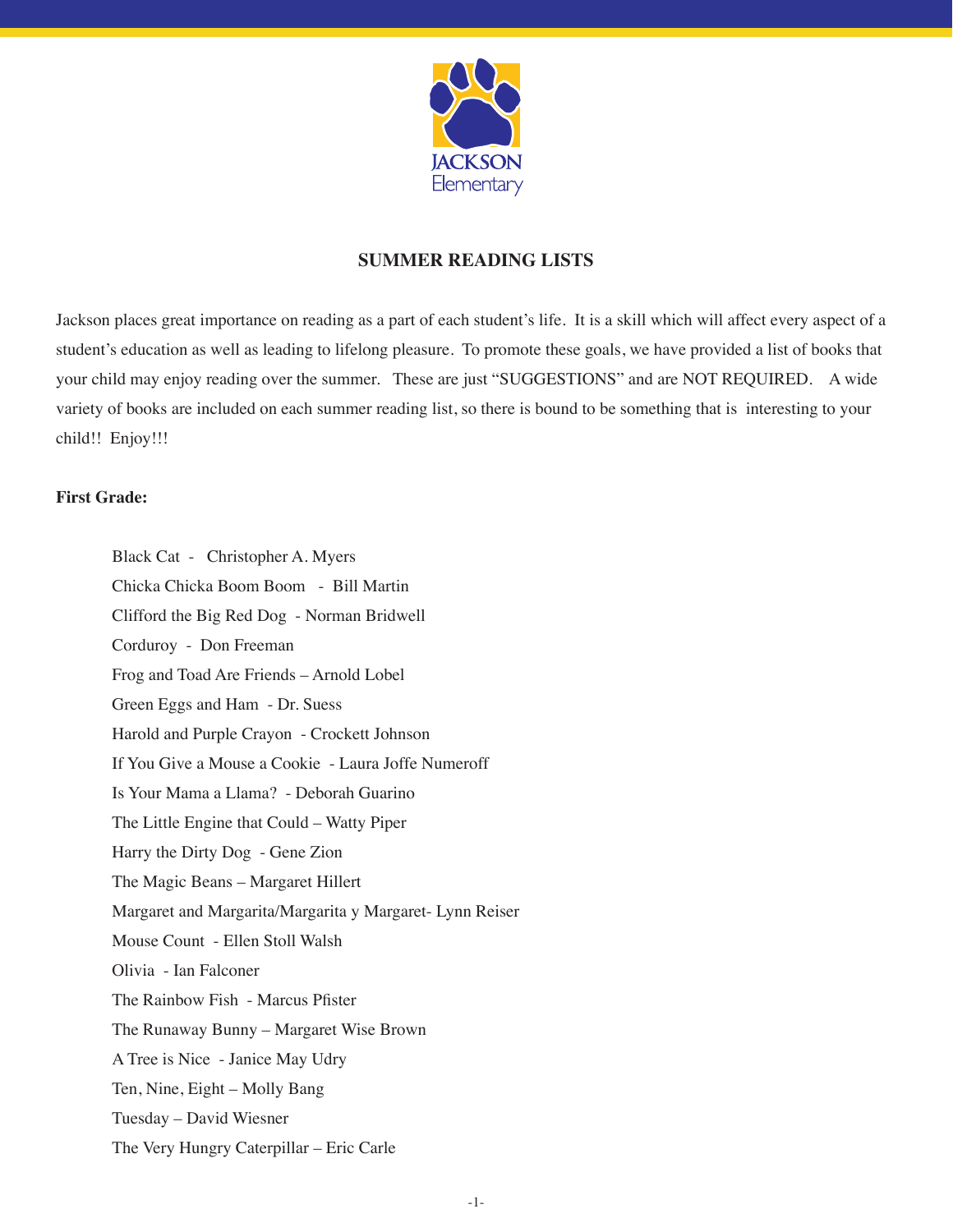### **Second Grade:**

Abuela - Arthur Dorros Caps for Sale - Esphyr Slobodkina A Chair for my Mother - Vera B. Williams Alexander and the Terrible, Horrible, No Good, Very Bad Day - Judith Viorst Amelia Bedelia -- Peggy Parish The Complete Adventures of Curious George - H.A. Ray Guess How Much I Love You - Sam McBratney Juan Bobo Goes to Work - Marisa Montes Lilly's Purple Plastic Purse – Kevin Henkes Little Bear - Elsa Holmelund Minarik Lon Po Po: A Red Riding Hood Story from China - Ed Young Mad About Madeline: the Complete Tales – Ludwig Bemelmans Make Way for Ducklings – Robert McCloskey Mike Mulligan and His Steam Shovel –Virginia Lee Burton Miss Nelson is Missing - Harry Allard The Snowy Day – Ezra Jack Keats Sylvester and the Magic Pebble – William Steig The True Story of the Three Little Pigs – Jon Scieszka Where the Wild Things Are – Maurice Sendak Why Mosquitoes Buzz in People's Ears – Verna Aardema

#### **Third Grade:**

Brother Eagle, Sister Sky - Susan Jeffers Charlotte's Web – E.B. White The Day of Ahmed's Secret – Florence Parry Heide Encyclopedia Brown, Boy Detective - Donald J. Sobol Grandfather's Journey - Allen Say How to Eat Fried Worms – Thomas Rockwell Little Cliff and the Porch People – Clifton L. Taulbert Little House in the Big Woods – Laura Ingalls Wilder Meet Danitra Brown – Nikki Grimes Mrs. Katz and Tush – Patricia Polacco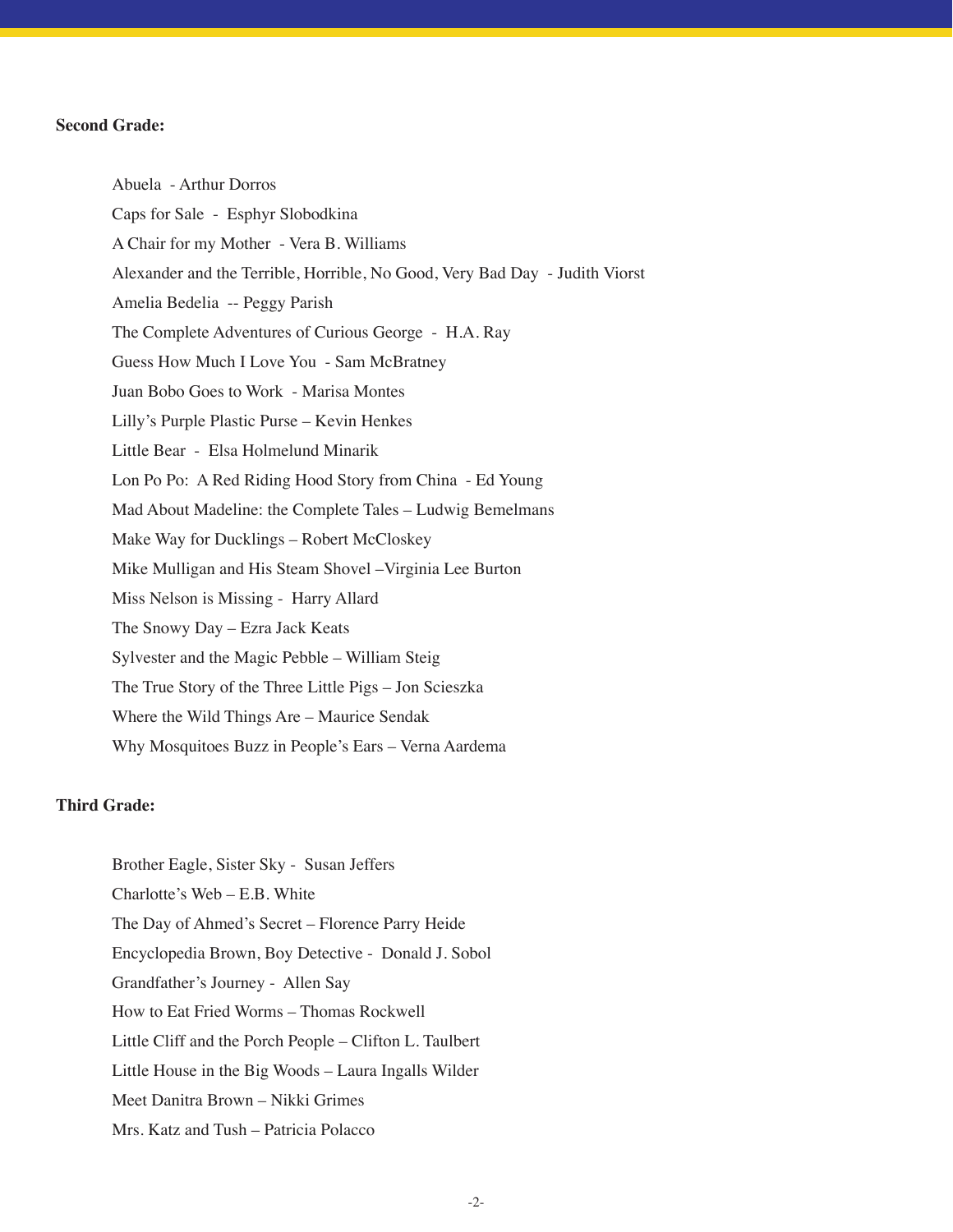Mrs. Piggle-Wiggle – Betty MacDonald The People Could Fly – Virginia Hamilton The Polar Express - Chris Van Allsburg The Pot that Juan Built – Nancy Andrews-Goebel Stellaluna - Janell Cannon Ramona Quimby, Age 8 – Beverly Cleary Sable – Karen Hesse Sarah, Plain and Tall – Patricia MacLachlan The Tale of Despereaux – Kate Di Camillo The Velveteen Rabbit – Margery Williams

## **Fourth Grade:**

Afternoon of the Elves – Janet Taylor Lisle The Borrowers – Mary Norton Bunnicula; A Rabbit-Tale Mystery - Mary Norton Go Free or Die, A Story About Harriet Tubman – Jeri Ferris Harriet the Spy – Louise Fitzhugh Kira-Kira – Cynthia Kadohata Martin's Big Word: The Life of Dr. Martin Luther King, Jr. – Doreen Rappaport Misty of Chincoteague - Marguerite Henry Mrs. Frisby and the Rats of NIMH – Robert C. O'Brien My Father's Dragon – Ruth Stiles Gannett Pippi Longstocking - Asrid Lindgren Poppy – Avi The Reluctant Dragon – Kenneth Grahame Sideways Stories from Wayside School - Louis Sachar Stone Fox – John Reynolds Gardiner The Tales of a Fourth Grade Nothing – Judy Blume The View from Saturday – E. L. Konigsburg Where the Sidewalk Ends – Shel Silverstein The Wonderful Wizard of Oz – L. Frank Blum Yang the Youngest and His Terrible Ear - Lensey Namioka